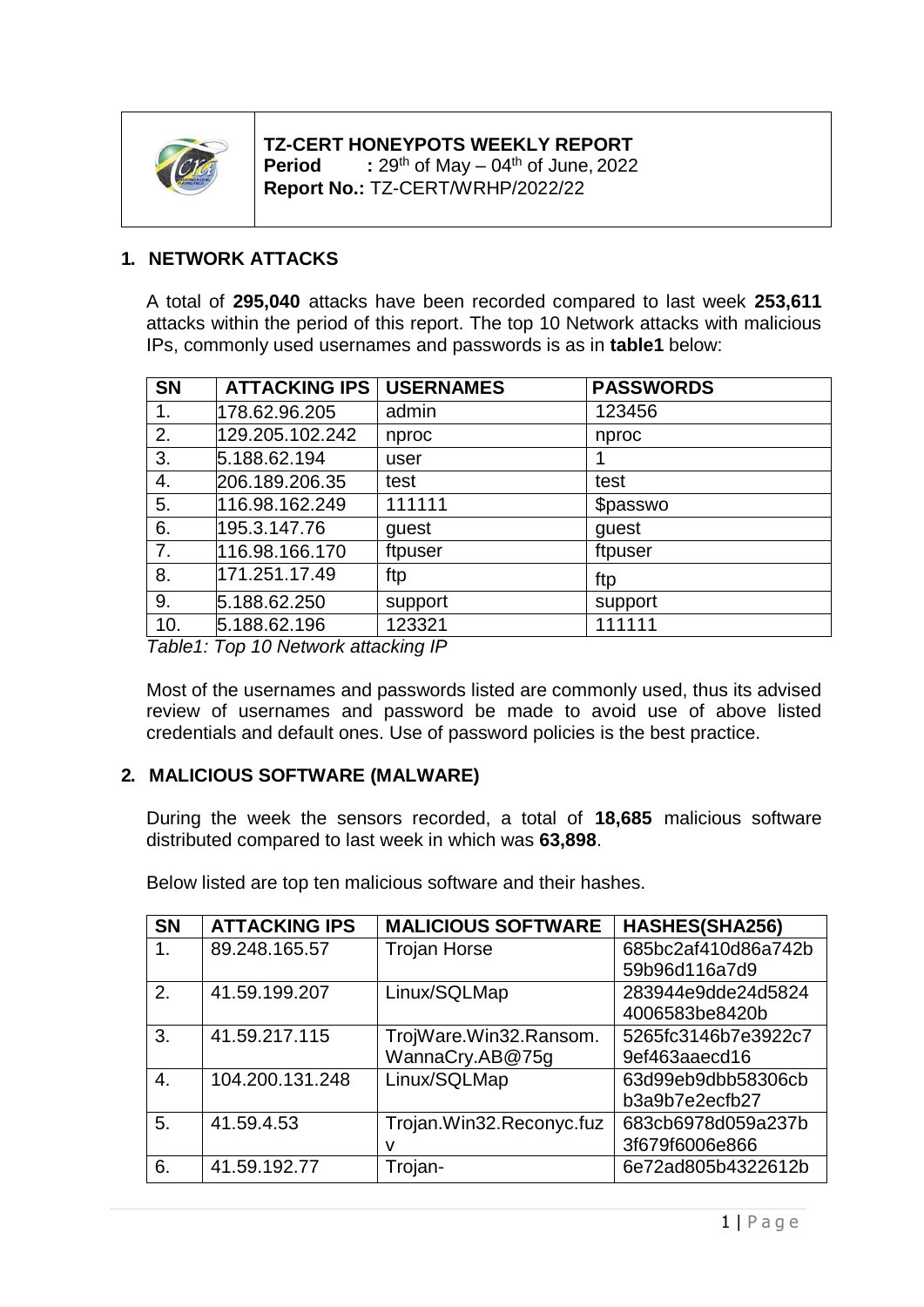|     |                | Ransom.Win32.Wanna.m                       | 9c9c7673a45635                       |
|-----|----------------|--------------------------------------------|--------------------------------------|
| 7.  | 45.143.203.15  | Ransom.Wannacry                            | 8d776bb95c43be7ffd5<br>eadc85ee291a0 |
| 8.  | 119.152.240.47 | Dropped:Generic.Malware<br>.F!dld!.0204478 | 996c2b2ca30180129c6<br>9352a3a3515e4 |
| 9.  | 120.124.34.112 | Trojan.Win32.Swisyn.fsyi                   | 9ba5379aa41d707a43<br>31d27a004baec1 |
| 10. | 64.188.30.6    | Trojan.Agent.CZTF                          | a1c2199d3847642822<br>10050b2975910e |

*Table2: Top 10 Malicious attacking IP*

### **3. WEB ATTACKS**

During the week the sensors recorded a total of **80,334** web attacks compared to last week which was **30,993**.

From the table the top 10 web-based attacks and their associated requests sent to web servers for the period between  $29<sup>th</sup>$  of May – 04<sup>th</sup> of June, 2022, are detailed. The requests are the payloads.

| <b>SN</b> | <b>ATTACKING IPS</b> | <b>TOP REQUESTS</b>                                          |
|-----------|----------------------|--------------------------------------------------------------|
| 1.        | 5.188.211.72         | /jenkins/login                                               |
| 2.        | 5.188.211.21         | /login                                                       |
| 3.        | 5.188.211.13         | /manager/html                                                |
| 4.        | 5.188.211.16         | /secure/ContactAdministrators!default.jspa                   |
| 5.        | 5.188.211.10         | /boaform/admin/formLogin?username=admin&psd=ad<br>min        |
| 6.        | 5.188.211.26         | /boaform/admin/formLogin?username=adminisp&psd=<br>ladminisp |
| 7.        | 5.188.211.15         | /config/getuser?index=0                                      |
| 8.        | 5.188.211.35         | /boaform/admin/formLogin?username=ec8&psd=ec8                |
| 9.        | 5.188.211.22         | /hudson                                                      |
| 10.       | 52.187.176.210       | /favicon.ico                                                 |

*Table3: Top 10 web attacking IP*

## **4. RECOMMENDATIONS**

The Honeypot sensors have recorded IP addresses with most common malware used in the world today. Monitoring of the listed IP address is advised and further to: -

**4.1** Note that most of malicious IP addresses captured are also listed as malicious IP addresses in other sources that are also observing security attacks; thus, security measures should be considered to counter act,